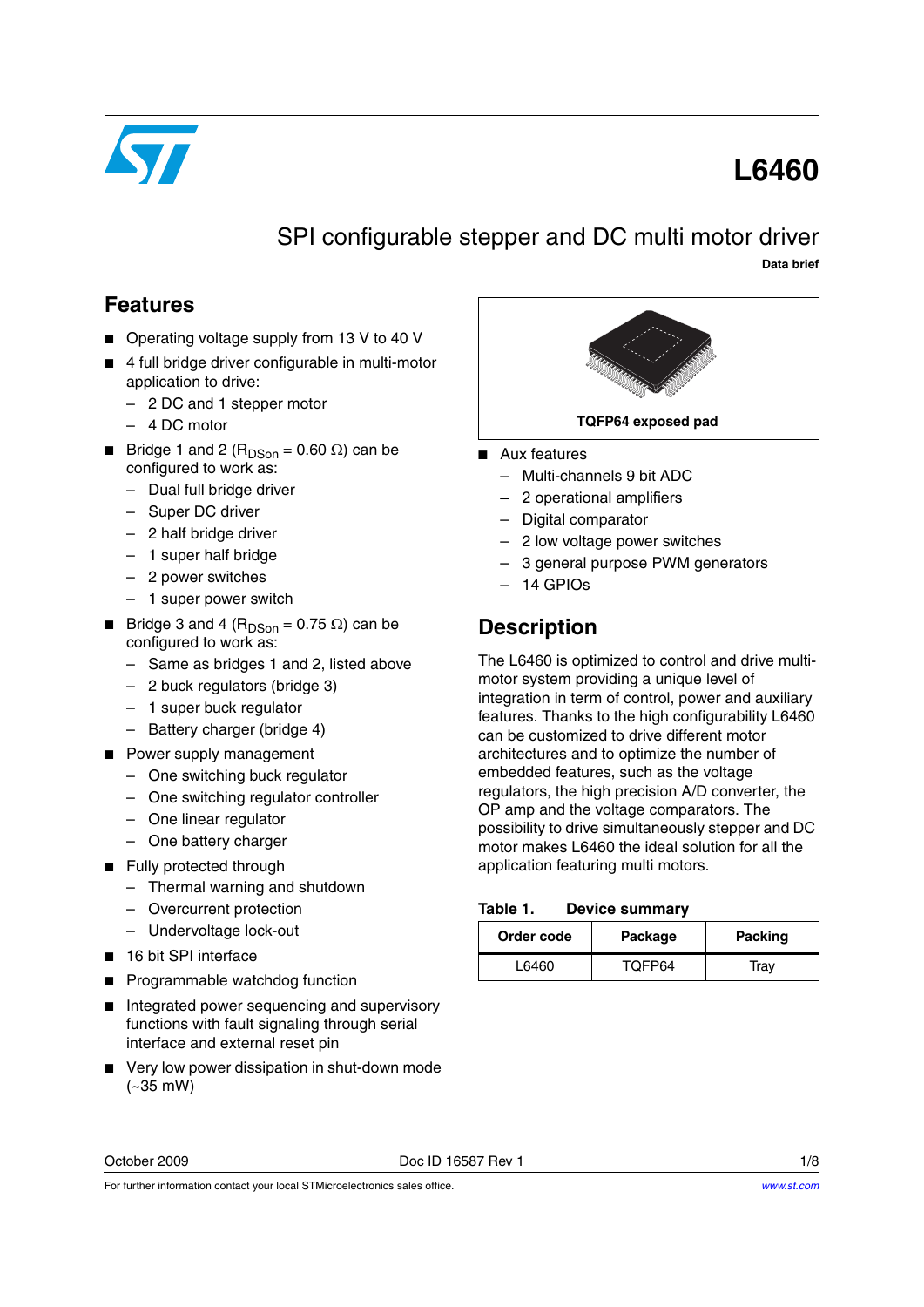# **1 Block diagram**

#### **Figure 1. Block diagram**



### **1.1 Functional description**

L6460 offers the possibility to control and power multi motor systems, through the management of simultaneous driving of stepper and DC motor. A number of features can be configured through the digital interface (SPI), including 3 voltage regulators, 1 high precision A/D converter, 2 operational amplifiers and 14 configurable GPIOs.

The high flexibility allows the possibility to configure two, one full or half bridge to work as

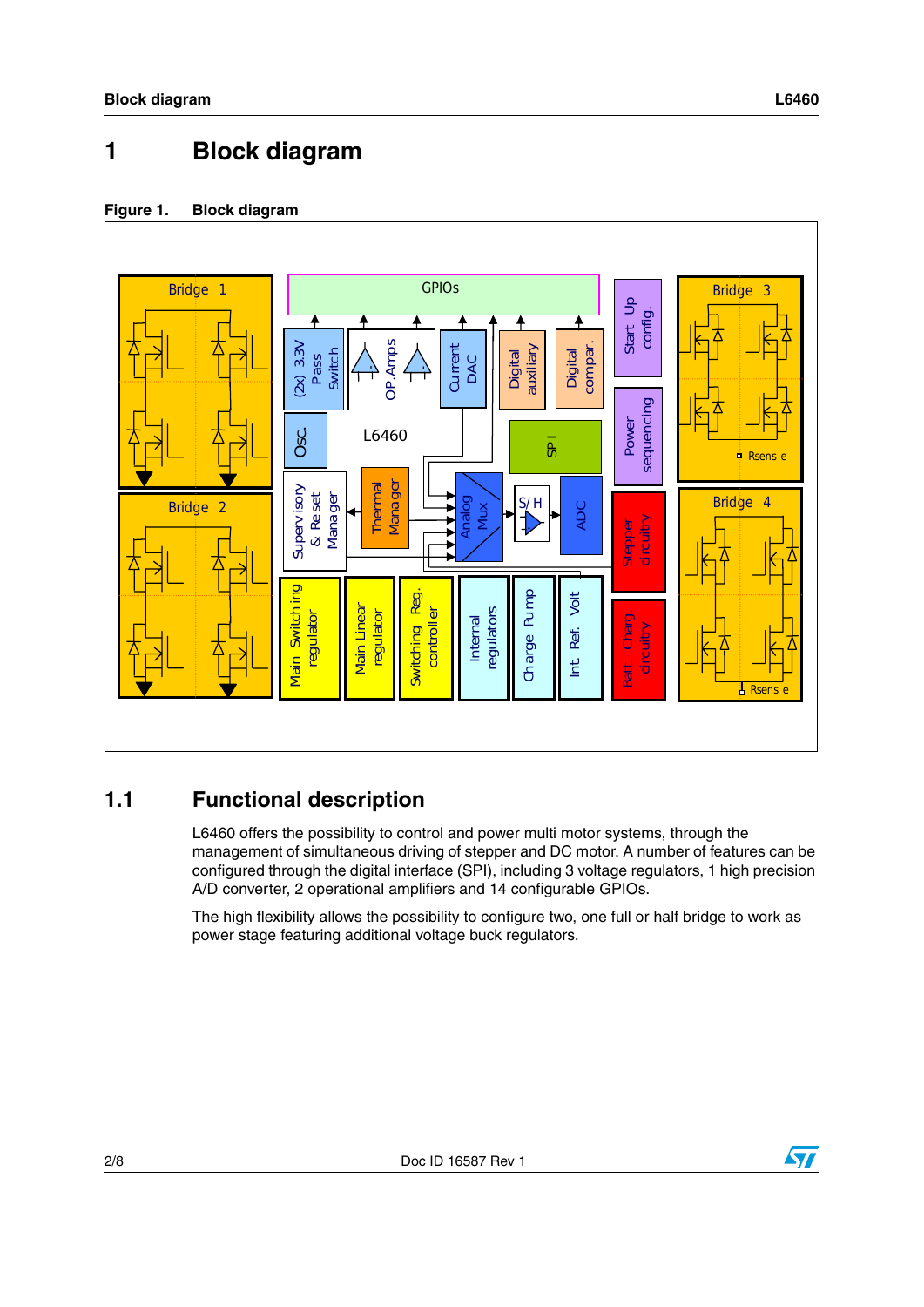### **1.2 Pin connection**





#### **1.3 Pin list**

#### Table 2. **Pins configuration**

| Pin#           | Pin name                | <b>Description</b>                      | <b>Type</b>                 |  |
|----------------|-------------------------|-----------------------------------------|-----------------------------|--|
| 1              | DC1 PLUS                | Bridge 1 phase "plus" output            | Output                      |  |
| 2              | V <sub>SWDRV</sub> _sns | Switching regulator controller sense    | Analog input                |  |
| 3              | V <sub>SWDRV_FB</sub>   | Switching regulator controller feedback | Analog input                |  |
| 4              | GPIO <sub>4</sub>       | General purpose I/O                     | Analog In/Out - CMOS bi-dir |  |
| 5              | GPIO <sub>3</sub>       | General purpose I/O                     | Analog In/Out - CMOS bi-dir |  |
| 6              | <b>DC1 MINUS</b>        | Bridge 1 phase "minus" output           | Output                      |  |
| $\overline{7}$ | <b>DC1 MINUS</b>        | Bridge 1 phase "minus" output           | Output                      |  |
| 8              | GND <sub>1</sub>        | Ground pin for bridge1(1)(2)(3)         | Power/digital               |  |
| 9              | GND <sub>2</sub>        | Ground pin for bridge2(1)(2)(3)         | Power/digital               |  |

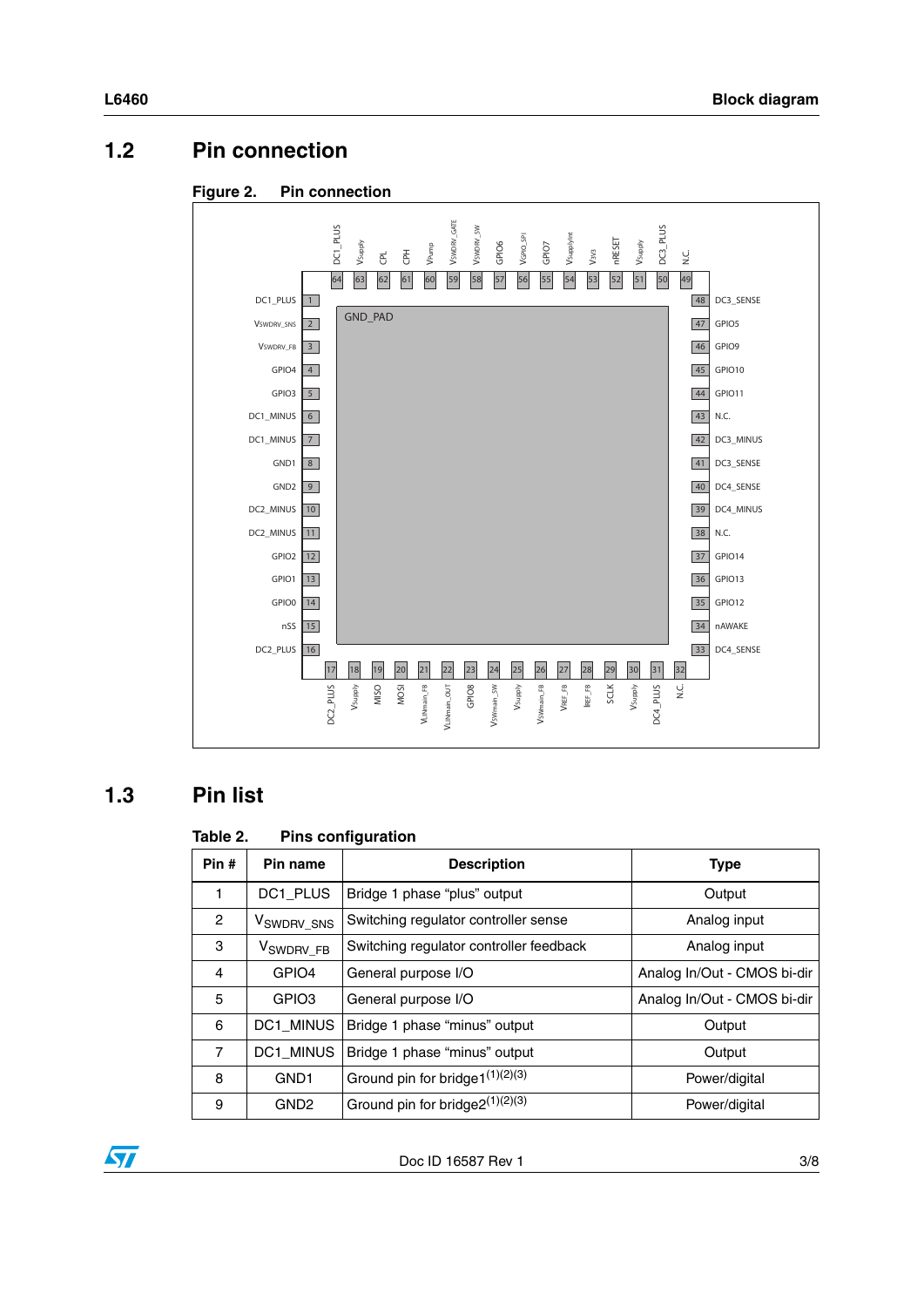|       |                         | .  comiguration (commaca)                      |                             |  |
|-------|-------------------------|------------------------------------------------|-----------------------------|--|
| Pin # | Pin name                | <b>Description</b>                             | <b>Type</b>                 |  |
| 10    | DC2_MINUS               | Bridge 2 phase "minus" output                  | Output                      |  |
| 11    | DC2_MINUS               | Bridge 2 phase "minus" output                  | Output                      |  |
| 12    | GPIO <sub>2</sub>       | General purpose I/O                            | Analog In/Out - CMOS bi-dir |  |
| 13    | GPIO1                   | General purpose I/O                            | Analog In/Out - CMOS bi-dir |  |
| 14    | GPIO0                   | General purpose I/O                            | Analog Input - CMOS input   |  |
| 15    | nSS                     | SPI chip select pin                            | CMOS input                  |  |
| 16    | DC2_PLUS                | Bridge 2 phase "plus" output                   | Output                      |  |
| 17    | DC2_PLUS                | Bridge 2 phase "plus" output                   | Output                      |  |
| 18    | V <sub>Supply</sub>     | Main voltage supply                            | Power input                 |  |
| 19    | <b>MISO</b>             | SPI serial data output                         | <b>CMOS output</b>          |  |
| 20    | <b>MOSI</b>             | SPI serial data input                          | <b>CMOS</b> input           |  |
| 21    | V <sub>LINmain_FB</sub> | Linear main regulator feedback                 | Analog input                |  |
| 22    | VLINmain_OUT            | Linear main regulator output                   | Power output                |  |
| 23    | GPIO <sub>8</sub>       | General purpose I/O                            | Analog In/Out - CMOS bi-dir |  |
| 24    | V <sub>SWmain</sub> SW  | Main switching regulator switching output      | Power output                |  |
| 25    | V <sub>Supply</sub>     | Main voltage supply                            | Power Input                 |  |
| 26    | V <sub>SWmain_FB</sub>  | Main switching regulator feedback pin          | Analog input                |  |
| 27    | $V_{REF\_FB}$           | Regulator voltage feedback                     | Analog input                |  |
| 28    | REF_FB                  | Regulator current feedback                     | Analog input                |  |
| 29    | <b>SCLK</b>             | SPI input clock pin                            | CMOS input                  |  |
| 30    | V <sub>Supply</sub>     | Main voltage supply                            | Power input                 |  |
| 31    | DC4_PLUS                | Bridge 4 phase "plus" output                   | Output                      |  |
| 32    | N.C.                    | Not connected                                  |                             |  |
| 33    | DC4_SENSE               | Bridge 4 sense output <sup>(4)</sup><br>Output |                             |  |
| 34    | nAWAKE                  | Device wake up                                 | <b>CMOS</b> input           |  |
| 35    | GPIO12                  | General purpose I/O                            | Analog In/Out - CMOS bi-dir |  |
| 36    | GPIO13                  | General purpose I/O                            | Analog In/Out - CMOS bi-dir |  |
| 37    | GPIO14                  | General purpose I/O                            | Analog In/Out - CMOS bi-dir |  |
| 38    | N.C.                    | Not connected                                  |                             |  |
| 39    | DC4_MINUS               | Bridge 4 phase "minus" output                  | Output                      |  |
| 40    | DC4_SENSE               | Bridge 4 sense output <sup>(4)</sup>           | Output                      |  |
| 41    | DC3_SENSE               | Bridge 3 sense output <sup>(4)</sup>           | Output                      |  |
| 42    | DC3_MINUS               | Bridge 3 phase "minus" output                  | Output                      |  |
| 43    | N.C.                    | Not connected                                  |                             |  |
| 44    | GPIO11                  | General purpose I/O                            | Analog In/Out - CMOS bi-dir |  |

**Table 2. Pins configuration (continued)**



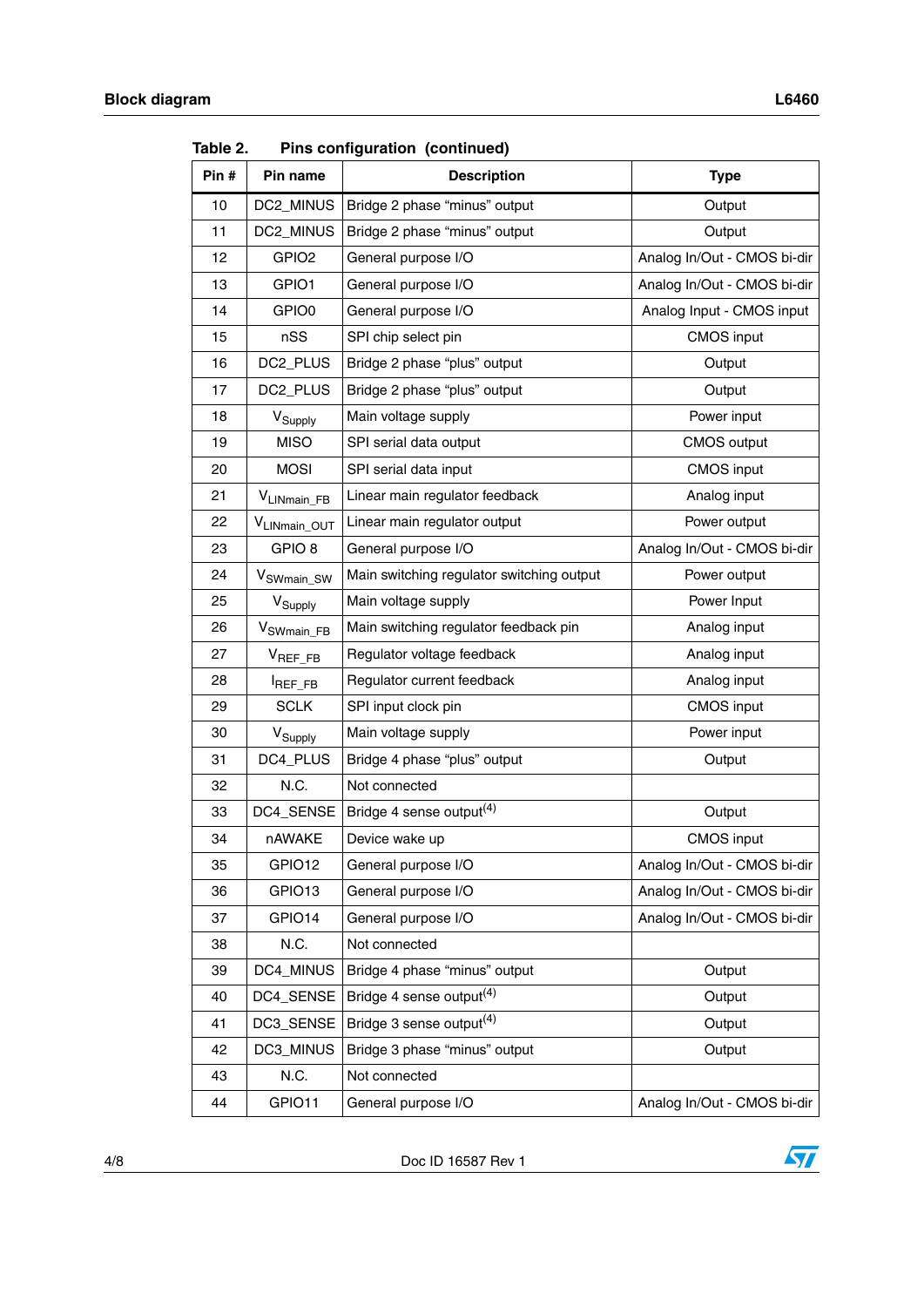| Pin#  | Pin name                | <b>Description</b>                          | <b>Type</b>                 |
|-------|-------------------------|---------------------------------------------|-----------------------------|
| 45    | GPIO10                  | General purpose I/O                         | Analog In/Out - CMOS bi-dir |
| 46    | GPIO <sub>9</sub>       | General purpose I/O                         | Analog In/Out - CMOS bi-dir |
| 47    | GPIO <sub>5</sub>       | General purpose I/O                         | Analog In/Out - CMOS bi-dir |
| 48    | DC3_SENSE               | Bridge 3 sense output <sup>(4)</sup>        | Output                      |
| 49    | N.C.                    | Not connected                               |                             |
| 50    | DC3_PLUS                | Bridge 3 phase "plus" output                | Output                      |
| 51    | V <sub>Supply</sub>     | Main voltage supply                         | Power input                 |
| 52    | nRESET                  | Open drain system reset pin                 | CMOS Input/output           |
| 53    | $V_{3v3}$               | Internal 3.3 volt regulator                 | Power Input/output          |
| 54    | V <sub>SupplyInt</sub>  | Internal voltage supply                     | Power Input                 |
| 55    | GPIO7                   | General purpose I/O                         | Analog In/Out - CMOS bi-dir |
| 56    | V <sub>GPIO_SPI</sub>   | Low voltage pins power supply               | Power input                 |
| 57    | GPIO6                   | General purpose I/O                         | Analog In/Out - CMOS bi-dir |
| 58    | V <sub>SWDRV_SW</sub>   | Switching regulator controller source input | Power input                 |
| 59    | V <sub>SWDRV</sub> GATE | Switching driver gate drive pin             | Analog output               |
| 60    | V <sub>Pump</sub>       | Charge pump voltage                         | Power Input/output          |
| 61    | <b>CPH</b>              | Charge pump high switch pin                 | Power Input/output          |
| 62    | <b>CPL</b>              | Charge pump low switch pin                  | Power Input/output          |
| 63    | V <sub>Supply</sub>     | Main voltage supply                         | Power input                 |
| 64    | DC1_plus                | Bridge 1 phase "plus" output                | Output                      |
| E Pad | <b>GND PAD</b>          | (1)(2)(3)                                   |                             |

**Table 2. Pins configuration (continued)**

1. These pins must be connected all together to a unique PCB ground.

2. Bridges1 and 2 have 2 ground pads: one is bonded to the relative ground pin (GND1 or GND2) and the other is connected to exposed pad (E\_Pad) ground ring. This makes the bond wires testing possible by forcing a current between E-Pad and GND1 or GND2 pins and using the other pin as sense pin to measure the resistance of E-Pad bonding. (N.B: grounds of two bridges are internally connected together).

3. The analog ground is connected to exposed pad E-Pad.

4. The pin must be tied to ground if bridge is not used as a stepper motor.

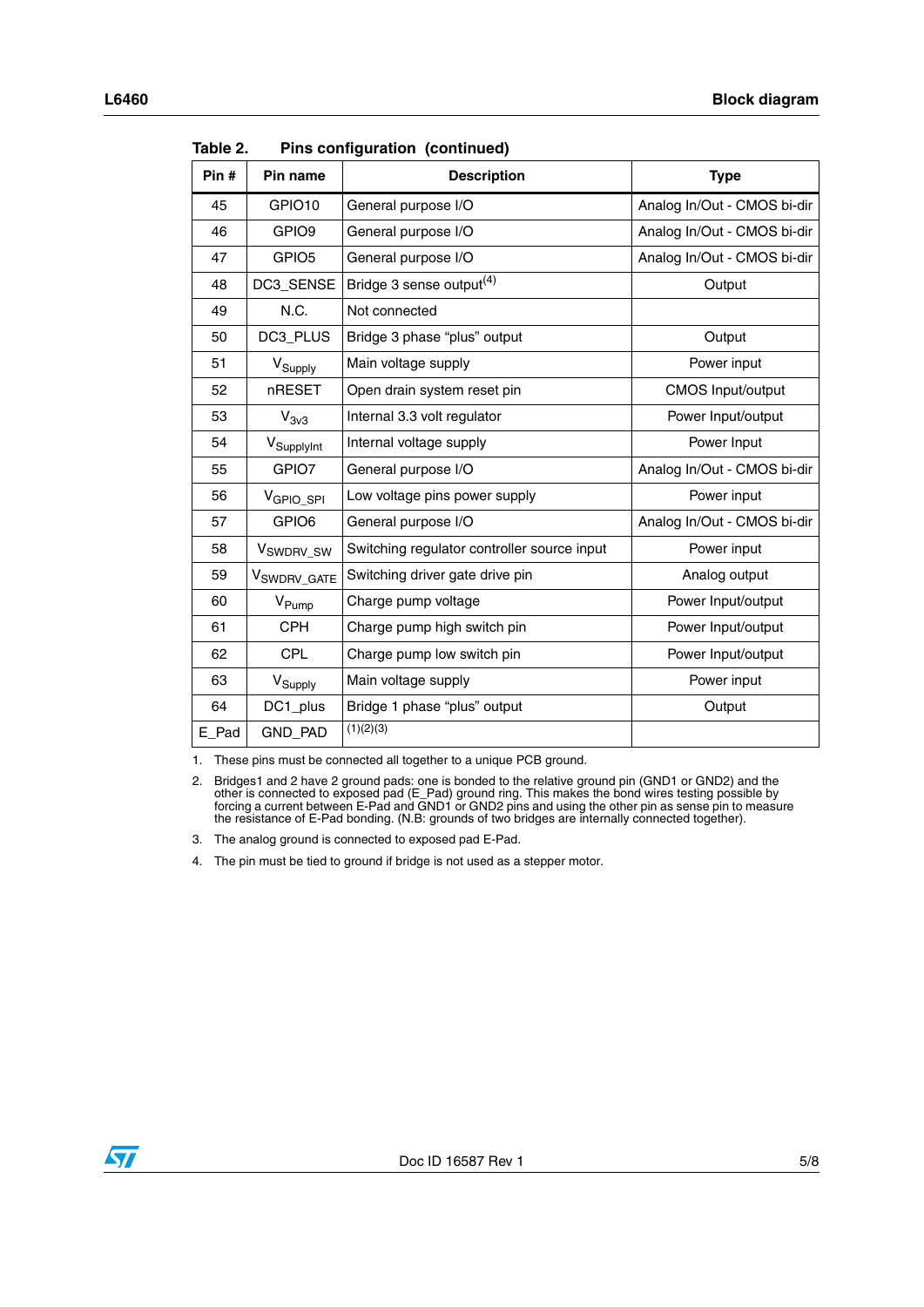In order to meet environmental requirements, ST offers these devices in different grades of ECOPACK® packages, depending on their level of environmental compliance. ECOPACK® specifications, grade definitions and product status are available at: www.st.com. ECOPACK is an ST trademark.







 $\sqrt{}$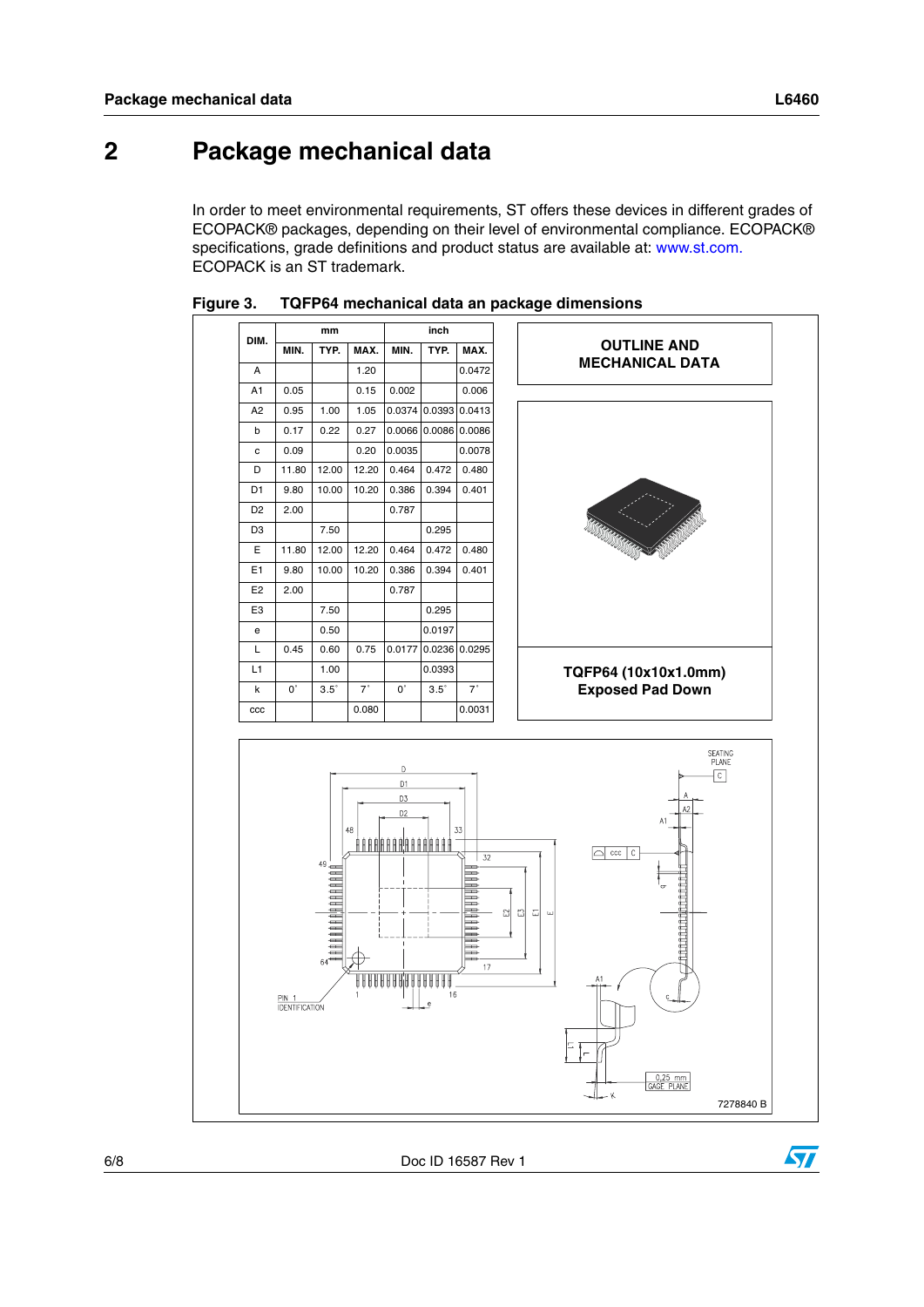# **3 Revision history**

#### Table 3. **Document revision history**

| Date        | <b>Revision</b> | <b>Changes</b>   |
|-------------|-----------------|------------------|
| 30-Oct-2009 |                 | Initial release. |